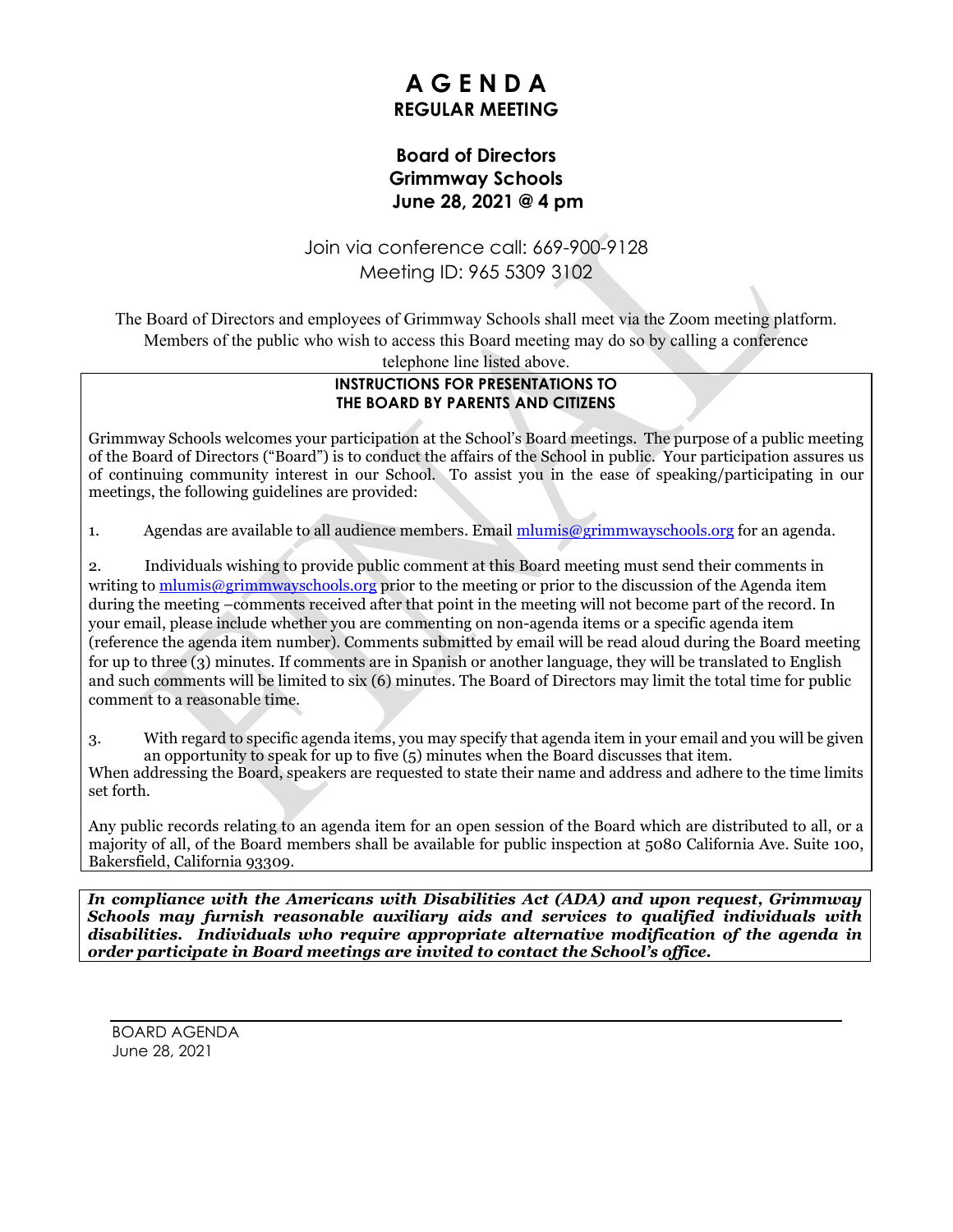#### **I. PRELIMINARY**

*A. CALL TO ORDER*

Meeting was called to order by the Board President at

*B. ROLL CALL* Present Absent Mr. Tom Mestmaker **\_\_\_\_\_\_ \_\_\_\_\_\_** Mr. Matt Look **\_\_\_\_\_\_ \_\_\_\_\_\_** Mr. Ernie Unruh **\_\_\_\_\_\_ \_\_\_\_\_\_** Mr. Manuel Pantoja **\_\_\_\_\_\_ \_\_\_\_\_\_** Dr. Jean Fuller *C. FLAG SALUTE D. APPROVAL OF MINUTES: BOARD MEETING of May 24, 2021*  Motion: Second: \_\_\_\_\_\_\_ *E. APPROVAL OF MINUTES: PUBLIC HEARING of June 24, 2021*  Motion: Second:

## **II. COMMUNICATIONS**

- A. *ORAL COMMUNICATIONS:* Non-agenda items: no individual presentation shall be for more than three (3) minutes and the total time for this purpose shall not exceed fifteen (15) minutes. Ordinarily, Board members will not respond to presentations and no action can be taken. However, the Board may give direction to staff following a presentation.
- B. For Information: GS Leadership Report
	- 1. Chief Executive Officer
	- 2. Chief Operating Officer
	- 3. Chief Academic Officer
	- 4. Principal Grimmway Academy Arvin
	- 5. Principal Grimmway Academy Shafter

BOARD AGENDA June 28, 2021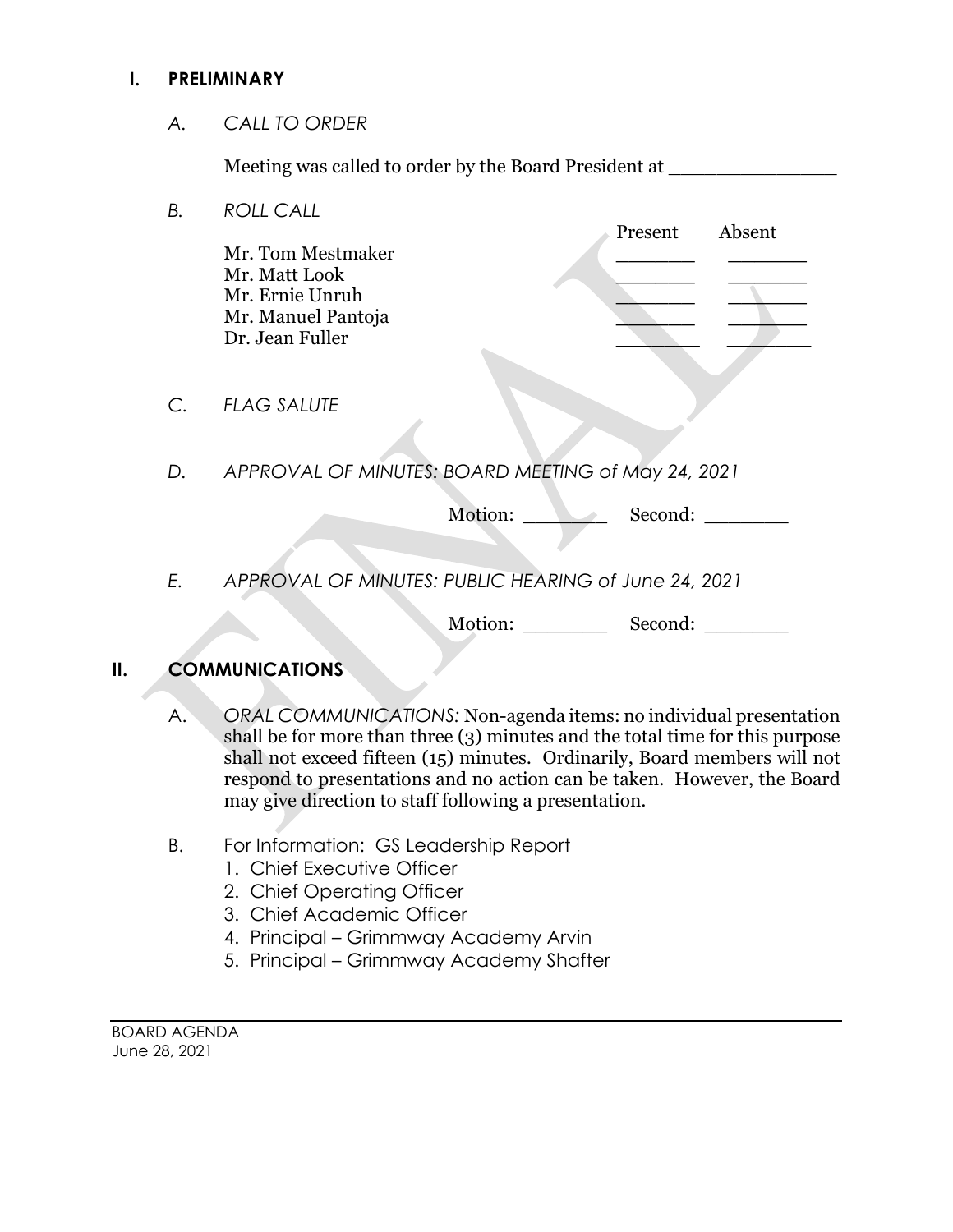- C. For Information: Arvin Parent Report
- D. For Information: Grimmway Schools Staff Report
- E. For Information: May Fiscal Report

#### **III. ITEMS SCHEDULED FOR ACTION REFERENCE**

1. Approval of Purchase Orders & Warrants & Credit Card III-A.1 Registers for May 2021

| It is recommended that the Board approve | Motion: | Action: |
|------------------------------------------|---------|---------|
| Agenda Item III-A.1.                     | Second: | Vote:   |

## 2. Approval of GA Shafter Shade Structure III-A.2

Pending approval from the California Department of Education (CDE)to use In Person Instruction (IPI) and Elementary and Secondary Emergency Relief (ESSER) funding for installation of shade structures at GA Shafter, installation of six (6) shade canopies on the Grimmway Academy Shafter campus.

| It is recommended that the Board approve | Motion: | Action: |
|------------------------------------------|---------|---------|
| Agenda Item III-A.2.                     | Second: | Vote:   |

## 3. Approval of GA Arvin Learning Commons Renovation III-A.3

Approval to use In Person Instruction (IPI) and pending approval from the California Department of Education (CDE) to use Elementary and Secondary Emergency Relief Funds (ESSER) for installation of permanent room dividers in the Middle School Learning Commons in order to create addition permanent classrooms at GA Arvin.

| It is recommended that the Board approve | Motion:<br>Action: |  |
|------------------------------------------|--------------------|--|
| Agenda Item III-A.3.                     | Second:<br>Vote:   |  |

#### 4. Approval of GA Arvin Local Control Accountability Plan (LCAP) III-A.4

The LCAP is a three-year plan that describes the goals, actions, services, and expenditures to support positive student outcomes that address state and local priorities. The LCAP provides an opportunity for local educational agencies (LEAs) to share their stories of how, what, and why programs and services are selected to meet their local needs.

| It is recommended that the Board approve | Motion:<br>Action: |
|------------------------------------------|--------------------|
| Agenda Item III-A.4.                     | Second:<br>Vote:   |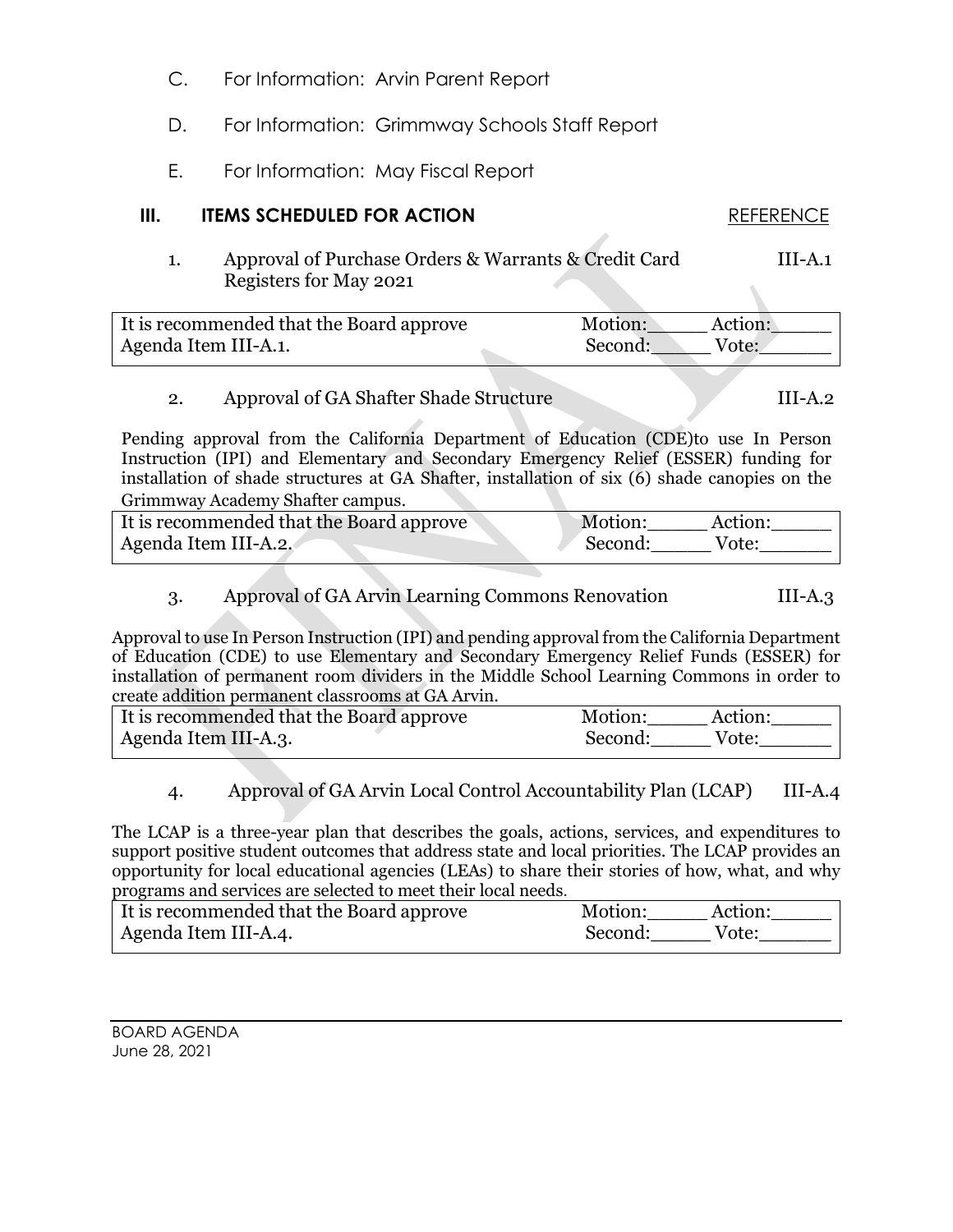5. Approval of GA Shafter Local Control Accountability Plan (LCAP) III-A-5

The LCAP is a three-year plan that describes the goals, actions, services, and expenditures to support positive student outcomes that address state and local priorities. The LCAP provides an opportunity for local educational agencies (LEAs) to share their stories of how, what, and why programs and services are selected to meet their local needs.

| It is recommended that the Board approve | Motion: | Action: |
|------------------------------------------|---------|---------|
| Agenda Item III-A.5.                     | Second: | Vote:   |

## 6. Approval of GA Arvin Local Indicators III-A.6

The State Board of Education (SBE) approved standards for the local indicators that support a local educational agency (LEA) in measuring and reporting progress within the appropriate priority area. The approved performance standards require a LEA to: Annually measure its progress in meeting the requirements of the specific LCFF priority, report the results as part of a non-consent item at a regularly scheduled public meeting of the local governing board/body in conjunction with the adoption of the LCAP and report results to the public through the Dashboard utilizing the SBE-adopted self-reflection tools for each local indicator.

| It is recommended that the Board approve | Motion: | Action: |
|------------------------------------------|---------|---------|
| Agenda Item III-A.6.                     | Second: | Vote:   |

# 7. Approval of GA Shafter Local Indicators III-A.7

The State Board of Education (SBE) approved standards for the local indicators that support a local educational agency (LEA) in measuring and reporting progress within the appropriate priority area. The approved performance standards require a LEA to: Annually measure its progress in meeting the requirements of the specific LCFF priority, report the results as part of a non-consent item at a regularly scheduled public meeting of the local governing board/body in conjunction with the adoption of the LCAP and report results to the public through the Dashboard utilizing the SBE-adopted self-reflection tools for each local indicator.

| It is recommended that the Board approve | Motion: | Action <sup>.</sup> |
|------------------------------------------|---------|---------------------|
| Agenda Item III-A.7.                     | Second: | Vote:               |

8. Approval of 2021-2022 Bolton & Company Insurance Proposal III-A.8 Effective July 1, 2021 Grimmway Schools is requesting to be insured by Bolton Insurance & Company. Our intent to non-renew with CharterSafe is due to increased premiums that have averaged between 25-30% over the past few years, which have impacted our budget. Bolton offers the same level of comprehensive property and casualty insurance with complimentary proactive risk management services at a competitive rate. The overall savings for the 2021-2022 school year will be over \$85,000.

| If is recommended that the Board approve | Motion:<br>Action <sup>.</sup> |  |
|------------------------------------------|--------------------------------|--|
| Agenda Item III-A.8.                     | Second:<br>Vote:               |  |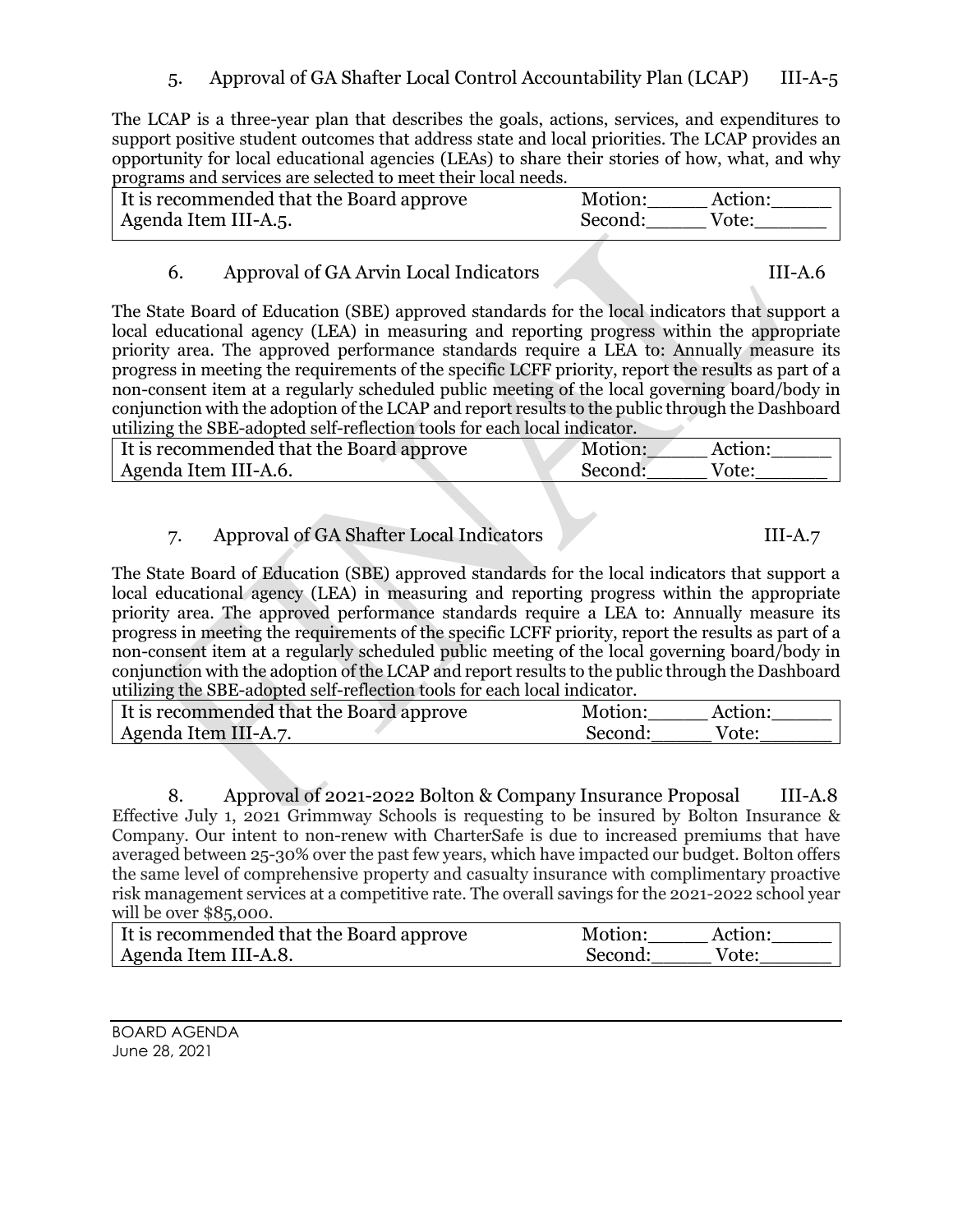| Approval of FY21-22 GA Arvin Budget | $III-A.9$ |
|-------------------------------------|-----------|
|                                     |           |

It is recommended that the Board approve Motion: Motion: Action: Agenda Item III-A.9. Second: Vote: 10. Approval of FY21-22 GA Shafter Budget III-A.10 It is recommended that the Board approve Motion: Action: Agenda Item III-A.10. Second: Second: Vote: 11. Approval of FY21-22 Grow Public Schools CMO Budget III-A.11 It is recommended that the Board approve Motion: Action: Agenda Item III-A.11. Second: Vote: 12. Approval of FY21-22 Grow Public Schools Consolidated Budget III-A.12 It is recommended that the Board approve Motion: Action: Agenda Item III-A.12. Second: Vote: 13. Approval of FY21-22 EPA Spending Plan for Grimmway Schools III.A-13

In November 2012 voters approved Proposition 30, The Schools and Local Safety Protection Act of 2012, temporarily increasing the state's sales tax rate for all tax payers and the personal income tax for upper-income taxpayers. A portion of these revenues go to support increased school funding. The new revenues generated by Prop 30 are deposited into an account called the Education Protection Account (EPA).

| It is recommended that the Board approve | Motion:<br>Action: |
|------------------------------------------|--------------------|
| Agenda Item III-A.13.                    | Second:<br>Vote:   |

| Approval of Renewal of Signa Terra Contract (IT) | $III-A.14$ |
|--------------------------------------------------|------------|
|                                                  |            |

Over the past year, we have demonstrated our heavy reliance on technology to ensure the staff and students have the right tools to ensure academic success. We also continue to develop a longterm strategic plan on ensuring our systems are up to date with the most efficient and effective technology to support the Grimmway Schools Network. Based on this evaluation, we would like to continue our partnerships with the current Managed Service Provider (MSP) who has the expertise and experience to help manage the strategic growth of our organization.

| It is recommended that the Board approve | Motion: | Action: |
|------------------------------------------|---------|---------|
| Agenda Item III-A.14.                    | Second: | Vote:   |

| BOARD AGENDA  |  |
|---------------|--|
| June 28, 2021 |  |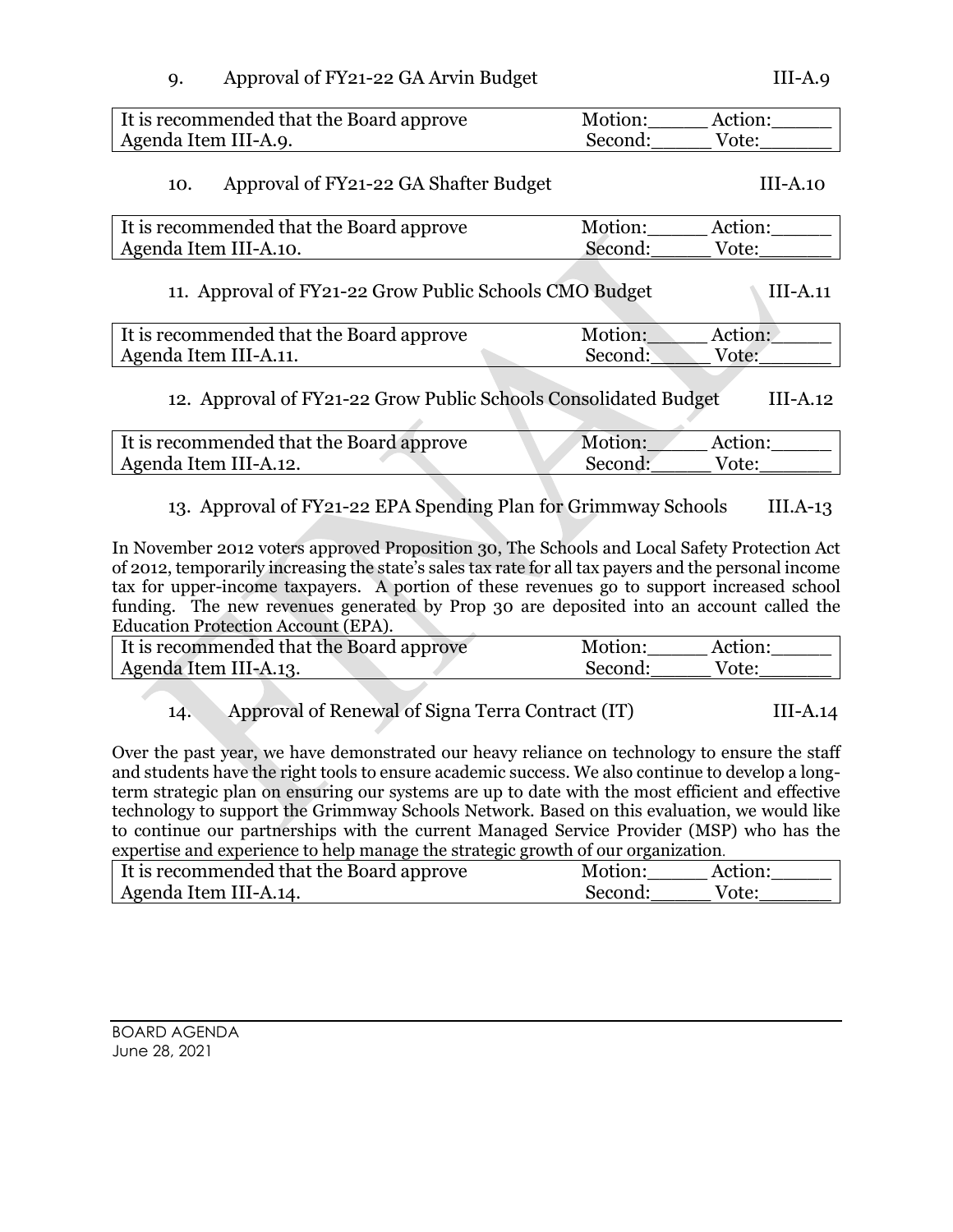#### 15. Approval of Sun System Technology Agreement for Operations & III-A.15 Maintenance of Solar Equipment

The contract to provide operations and maintenance services for the photovoltaic system located at GA Arvin will expire with A-C Electric Company on June 30, 2021. Staff has identified and selected a new vendor to provide operations and maintenance services moving forward. NovaSource (DBA Sunsytem Technology) has been selected to provide these services for GA Arvin for a term of five (5 years). NovaSource was selected based on the company's expertise and organizational capabilities to provide comprehensive operations and maintenance services, which is described in the attached sample Scope of Work document.

| It is recommended that the Board approve | Motion:<br>Action: |
|------------------------------------------|--------------------|
| Agenda Item III-A.15.                    | Vote:<br>Second:   |

## 16. Approval of FY21-22 CONAPP for GA Arvin III-A.16

The Consolidated Application is the annual application and reporting system for No Child Left Behind (NCLB) funds, including Title I Part A, Title II Part A, Title III English Learners, and Title IV Part A, (Student Support).

| It is recommended that the Board approve | Motion: | Action· |
|------------------------------------------|---------|---------|
| Agenda Item III-A.16.                    | Second: | Vote:   |

| 17. Approval of FY21-22 CONAPP for GA Shafter | $III-A.17$ |
|-----------------------------------------------|------------|
|-----------------------------------------------|------------|

The Consolidated Application is the annual application and reporting system for No Child Left Behind (NCLB) funds, including Title I Part A, Title II Part A, Title III English Learners, and Title IV Part A, (Student Support).

| It is recommended that the Board approve | Motion: | Action: |
|------------------------------------------|---------|---------|
| Agenda Item III-A.17.                    | Second: | Vote:   |

18. Approval of FY21-22 KCSOS SELPA Agreement for GA Arvin III-A.18

As stated in the Memorandum of Understanding between KCSOS and Grimmway Academy, the Academy shall seek and maintain membership in the Kern County Consortium SELPA. There have been no changes to the agreement from the previous year.

| If is recommended that the Board approve | Motion:<br>Action: |
|------------------------------------------|--------------------|
| Agenda Item III-A.18.                    | Second:<br>Vote:   |

#### 19. Approval of FY21-22 KCSOS SELPA Agreement for GA Shafter III-A.19

As stated in the Memorandum of Understanding between Richland Union School District and Grimmway Academy Shafter, the Academy shall seek and maintain membership in the Kern County Consortium SELPA. There have been no changes to the agreement from the previous year.

| It is recommended that the Board approve | Motion: | Action: |
|------------------------------------------|---------|---------|
| Agenda Item III-A.19.                    | Second: | Vote:   |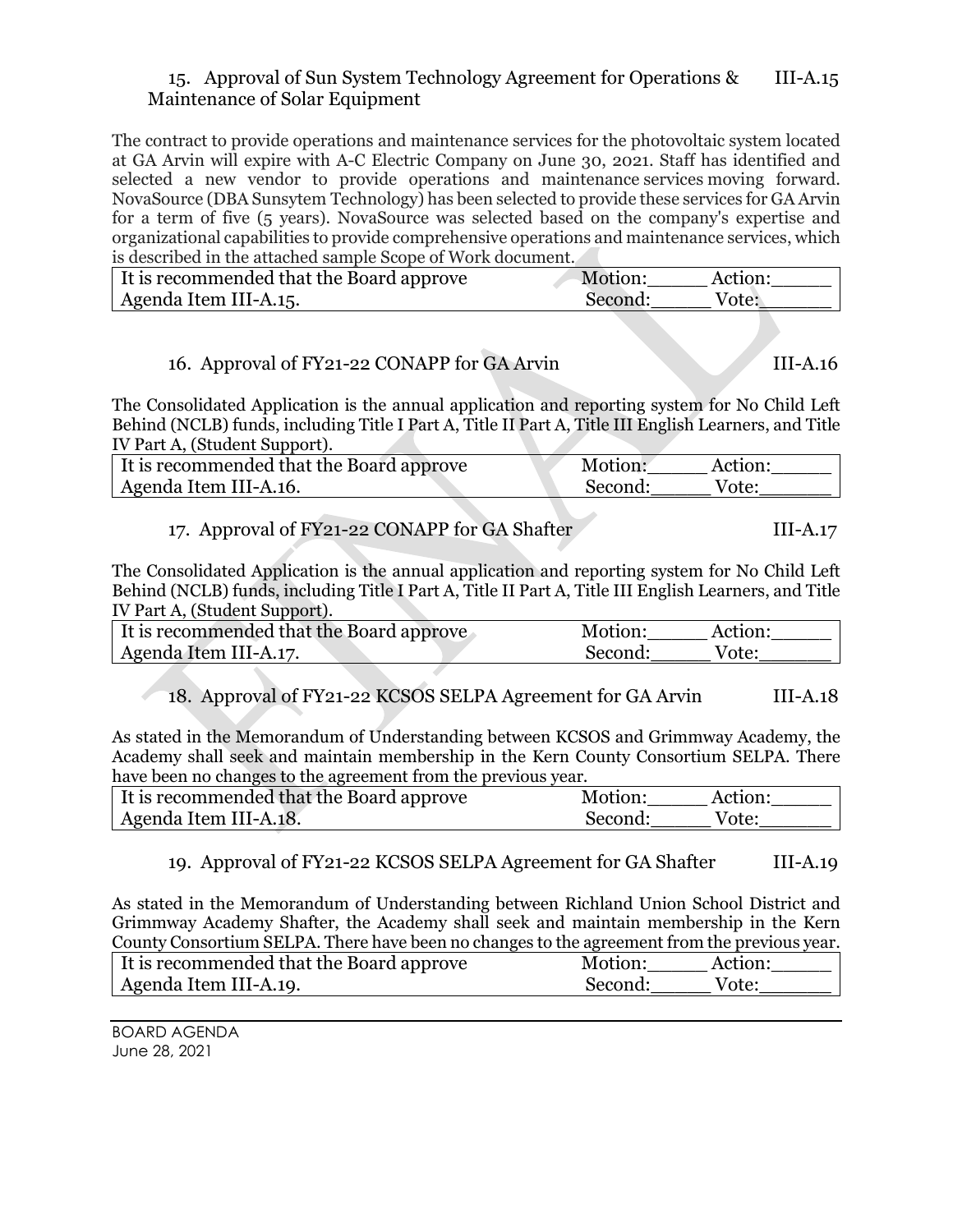## **IV. CLOSED SESSION**

Conference with Legal Counsel – Anticipated Litigation Section 54956.9 One Case

# **V. RETURN TO OPEN SESSION**

Report Out of Closed Session on Any Action

## **VI. ADJOURNMENT**

The meeting was adjourned at